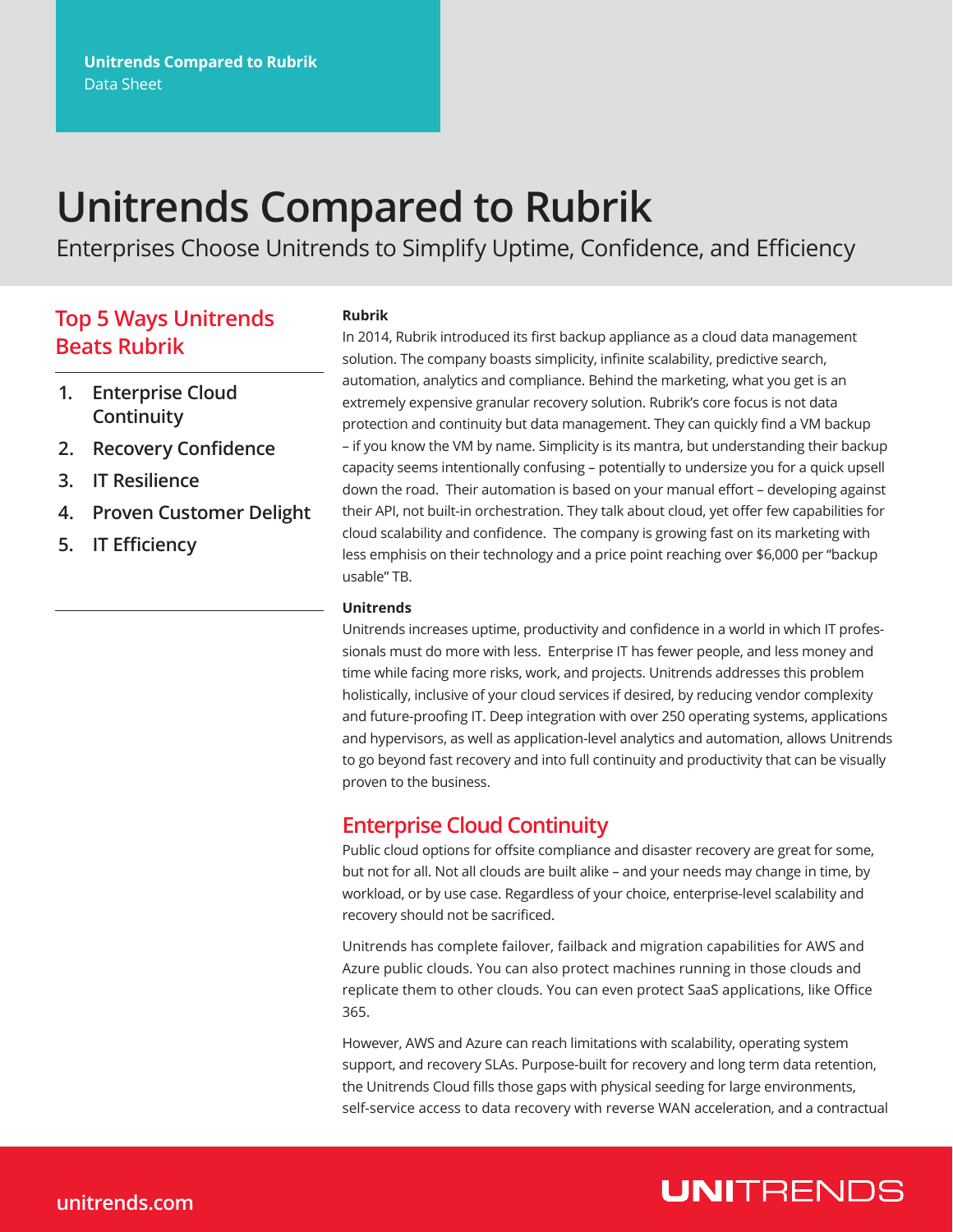1-hour failover SLA with automated testing, analytics and reporting. Unitrends Cloud also eliminates the complexity of dealing with multiple vendors vendors, adding an extra layer of simplicity and customer service.

Rubrik's cloud integration is highly focused on granular data access with public hyperscale clouds. They are unable to answer full cloud continuity and enterprise-level cloud objections and have no solution for Office 365 protection.

#### **Recovery Confidence**

Proving recovery confidence is a grim challenge for enterprise IT. Defining an SLA policy is not enough. It only makes a best effort to meet your objectives. What about proof?

Unitrends can define, analyze, and report complete recovery confidence against your SLAs on-premises, in secondary locations, and in the Unitrends Cloud. The analytics look across N-tiered applications, not just individual databases and machines. Complete recovery plans are automated, assessed and reported on a business level to help you comply with HIPAA and SOX compliance standards regarding DR testing. The effort involved in meeting these enterprise needs is drastically reduced due to built-in automation and orchestration.

Rubrik has no built-in automation. Rubrik will put the onus on the customer to write their own automation against their API, stealing valuable time you could spend helping your business. Additionally, Rubrik lacks basic instant recovery capabilities for physical machines to reduce RTOs and participate in recovery testing, automation and analytics, leaving major gaps in confidence for heterogeneous environments.

IT Resilience requires a proactive approach to uptime and recovery confidence. New threats attack IT constantly, but the basics still get in the way too – i.e. manual errors and configuration issues. Backup vendors can protect data, but shouldn't they be more proactive for you?

Unitrends employs recovery analytics that proactively test and alert you of issues that impact full recovery across many machines. Additionally, the predictive analytics engine within Unitrends can detect and alert you of ransomware conditions in your production environment. This proactive nature ensures you fight fewer fires with more efficiency – you are resilient.

Rubrik provides basic reporting. It lacks deep analytics to proactively uncover disaster recovery issues or ransomware threats.

#### **Proven Customer Delight**

Success relies on customer service, especially when reducing vendor complexity across several important infrastructure functions. Unitrends has consistently delivered a 98% customer satisfaction rating for years, and is over 20,000 customers.

These results are driven not just by a great team, but also technology. Unitrends appliances use cloud-based analytics to open support cases and solve issues before customers are even aware. If a hard drive may fail 7 days in the future, it's important to know this before it impacts your continuity solution. No babysitting required.

Rubrik is very young in the market with no proven track record of support. Their support for physical servers is in its infancy and has already presented

quality issues in deals against Unitrends. They have no predictive analytics to fix hardware and software issues proactively. It's on the customer to do the work and be reactive

#### **IT Efficiency**

For enterprise IT to be efficient, they need to purchase, deploy and manage solutions in ways that are effective for their budget, time, and other organizational stakeholders.

Unitrends makes sizing a hardware appliance very simple and cost-effective. Its global deduplication reduces storage requirements. Virtual appliances can scale-up to several hundred terabytes. Automated provisioning allows IT to turn backups into environments that DevOps and application development teams can use for business productivity – generating a huge ROI.

Rubrik plays games with terms like storage, usable capacity, and logical capacity. Erasure coding is made out to be alien-technology, when it hurts usable capacity in significant ways. Terms like logical backup capacity are used to make you believe they can protect more than reality. Be careful of capacity tricks.

The chart that follows describes how to truly compare a Rubrik "Brik" with a Recovery Series appliance. On an applesto-apples basis, Rubrik costs as much as 80% more than Unitrends. Rubrik Edge virtual appliances can only scale to 5TB. No instant recovery for physical servers and no real automation proves a "Brik" is incapable of making applications available instantly for recovery or development and test scenarios.

## **UNITRENDS**

#### **unitrends.com**